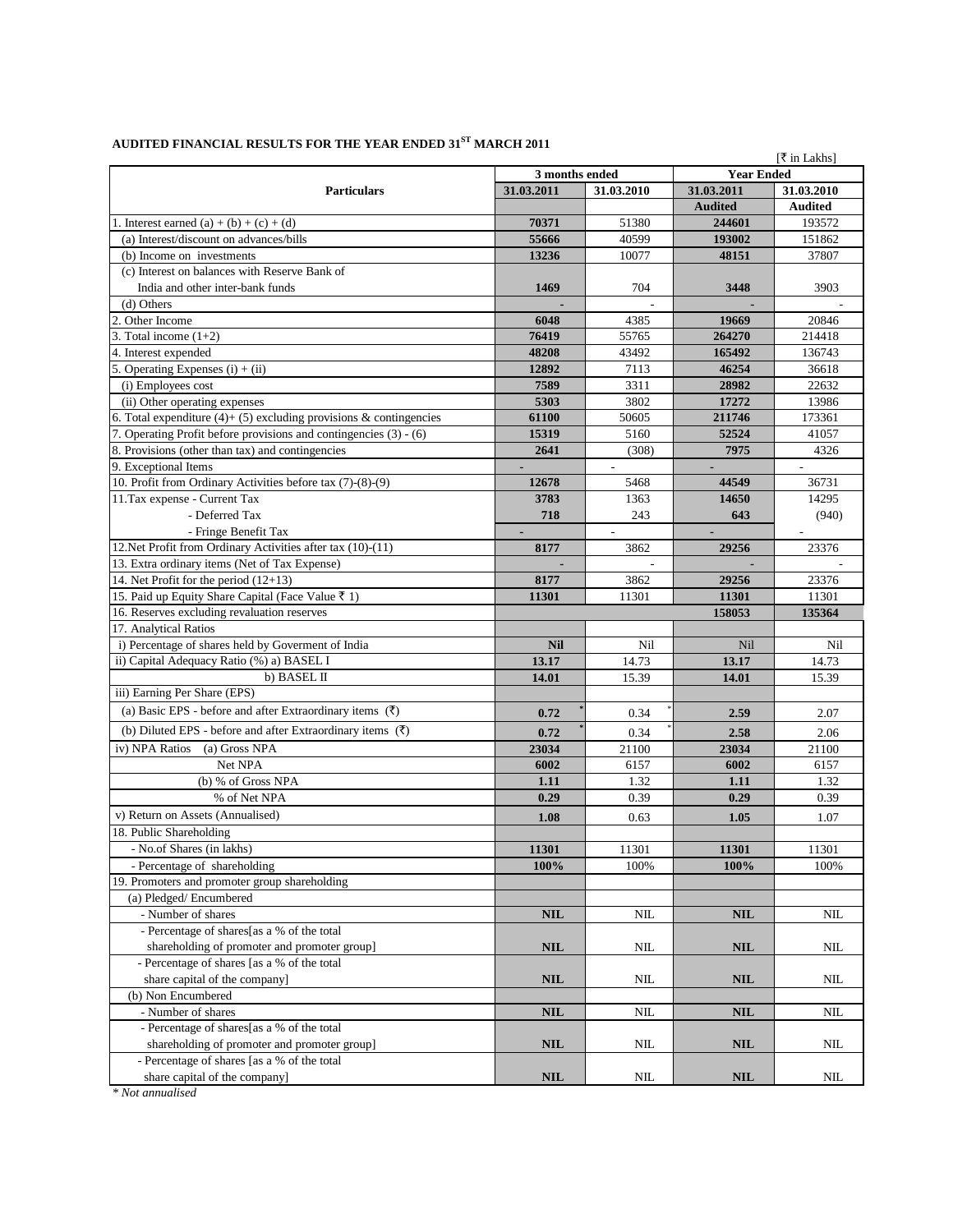| [₹ in Lakhs]   |            |                   |                |
|----------------|------------|-------------------|----------------|
| 3 months ended |            | <b>Year Ended</b> |                |
| 31.03.2011     | 31.03.2010 | 31.03.2011        | 31.03.2010     |
|                |            | <b>Audited</b>    | <b>Audited</b> |
|                |            |                   |                |
| 16487          | 11884      | 57366             | 51720          |
| 25868          | 17505      | 88208             | 62123          |
| 32832          | 25577      | 114794            | 98021          |
| 1232           | 799        | 3902              | 2554           |
| 76419          | 55765      | 264270            | 214418         |
|                |            |                   |                |
| 76419          | 55765      | 264270            | 214418         |
|                |            |                   |                |
|                |            |                   |                |
| (2337)         | (3954)     | (3848)            | 4186           |
| 6016           | 1317       | 14275             | 5598           |
| 9526           | 7417       | 32987             | 28130          |
| 973            | 688        | 3135              | 2117           |
| 14178          | 5468       | 46549             | 40031          |
| 1500           | $\Omega$   | 2000              | 3300           |
| 12678          | 5468       | 44549             | 36731          |
|                |            |                   |                |
| 892377         | 715561     | 892377            | 715561         |
| 996987         | 733370     | 996987            | 733370         |
| 1051886        | 848922     | 1051886           | 848922         |
|                |            |                   |                |
| 2941250        | 2297853    | 2941250           | 2297853        |
|                |            |                   |                |

 **Segmentwise Results**

Notes:

**1.** Statement of Assets and Liabilities as on 31st March 2011 is given below:

|                                                      |                | [₹ in Lakhs]   |
|------------------------------------------------------|----------------|----------------|
|                                                      | As at          |                |
|                                                      | 3103.2011      | 31.03.2010     |
|                                                      | <b>Audited</b> | <b>Audited</b> |
| <b>CAPITAL AND LIABILITIES</b>                       |                |                |
| Capital                                              | 11301          | 11301          |
| Employees Stock Option Outstanding                   | 212            | 57             |
| Reserves and Surplus                                 | 173215         | 137171         |
| Deposits                                             | 2972108        | 2301152        |
| <b>Borrowings</b>                                    | 29035          | 33096          |
| Other Liabilities and Provisions                     | 96152          | 70627          |
| <b>Total</b>                                         | 3282023        | 2553404        |
| <b>ASSETS</b>                                        |                |                |
| Cash and Balances with Reserve Bank of India         | 182819         | 139095         |
| Balances with Banks and money at call & short notice | 63793          | 59672          |
| Investments                                          | 892377         | 715561         |
| Advances                                             | 2048873        | 1582292        |
| <b>Fixed Assets</b>                                  | 35685          | 15254          |
| <b>Other Assets</b>                                  | 58476          | 41530          |
| <b>Total</b>                                         | 3282023        | 2553404        |